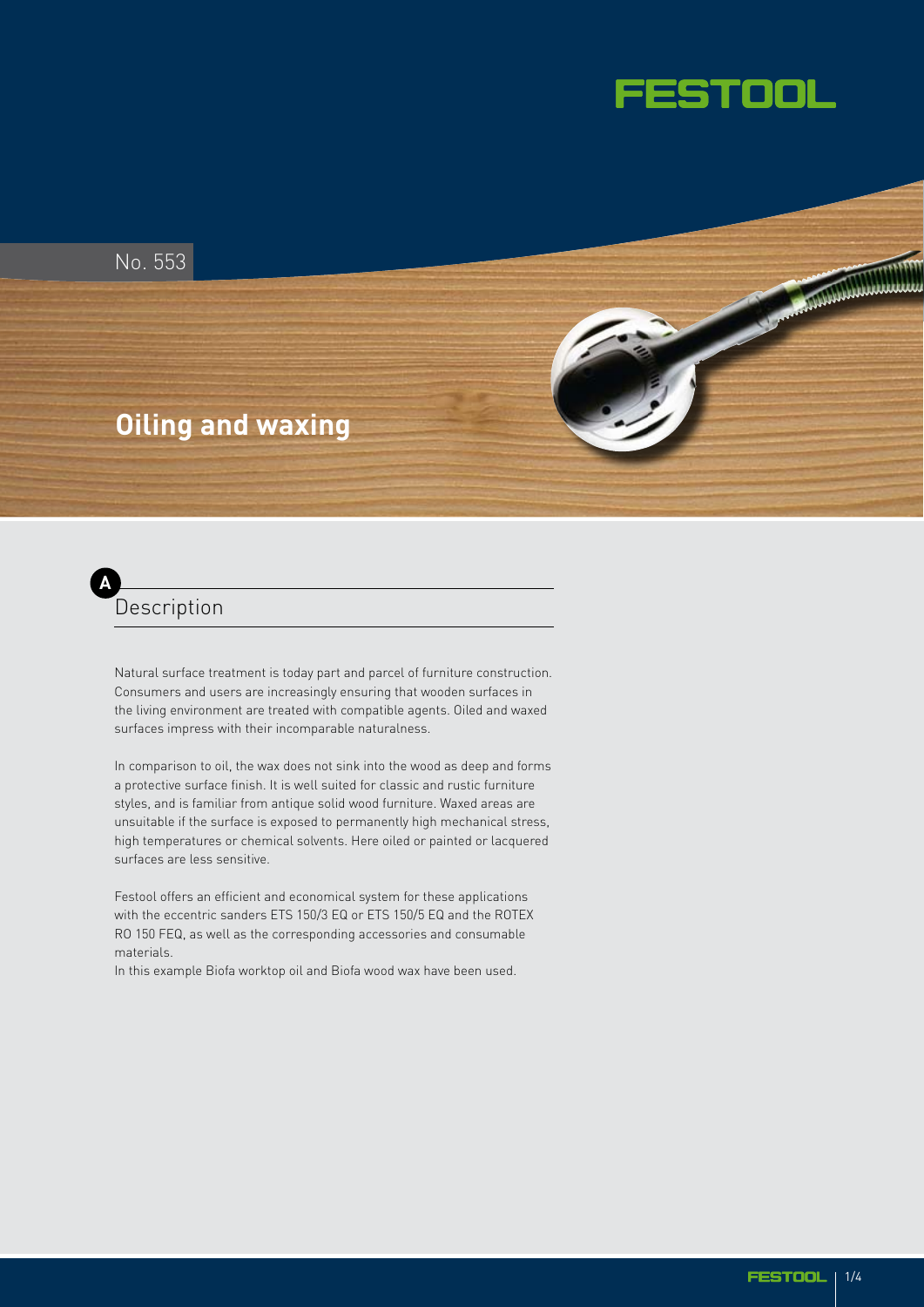



553/01



553/02





553/04



553/05





553/07

# The following tools and accessories are used in this application example:

For sanding wood depending on the application:

- Preparation -> Rubin P120, P150, P180; Brilliant 2 P240\*
- if necessary intermediate sanding -> Brilliant 2 P320, P400\*

### **Oiling:**

| <b>Designation</b>                                                 | Order No. |
|--------------------------------------------------------------------|-----------|
| Eccentric sander, ETS 150/5 EQ Plus                                | 571545    |
| Backing pad PT-STF-D150-M8                                         | 485748    |
| Special non-woven material, grit, green, VLIES STF D 150 green 10X | 496508    |
| Special non-woven material, grit, white, VLIES STF D 150 white 10X | 496509    |

# Alternative tools and accessories:

| <b>Designation</b>                                                 | Order No. |
|--------------------------------------------------------------------|-----------|
| Eccentric sander, ETS 150/3 EQ Plus                                | 571542    |
| Geared eccentric sander ROTEX, RO 150 FEQ Plus                     | 571570    |
| Polishing pad FastFix, PT-STF D150 FX-R0150                        | 493914    |
| Geared eccentric sander ROTEX, RO 125 FEQ Plus                     | 571533    |
| Polishing pad FastFix, PT-STF D125 FX-R0125                        | 492128    |
| Special non-woven material, grit, green, VLIES STF D 125 green 10X | 496510    |
| Special non-woven material, grit, white, VLIES STF D 125 white 10X | 496511    |

#### **Waxing:**

| <b>Designation</b>                                                 | Order No. |
|--------------------------------------------------------------------|-----------|
| Geared eccentric sander ROTEX, RO 150 FEQ Plus                     | 571570    |
| Polishing pad FastFix, PT-STF D150 FX-R0150                        | 493914    |
| Special non-woven material, grit, white, VLIES STF D 150 white 10X | 496509    |
| Alternative:                                                       |           |
| Polishing felt, hard PF-STF-D150x10-H                              | 485970    |

Alternative tools and accessories:

| <b>Designation</b>                                                 | Order No. |
|--------------------------------------------------------------------|-----------|
| Eccentric sander, ETS 150/3 EQ Plus                                | 571542    |
| Backing pad, PT-STF-D150-M8                                        | 485748    |
| Geared eccentric sander ROTEX, RO 125 FEQ Plus                     | 571533    |
| Polishing pad FastFix, PT-STF D125 FX-R0125                        | 492128    |
| Polishing felt, hard, PF-STF-D125x10-H/5                           | 493078    |
| Special non-woven material, grit, white, VLIES STF D 125 white 10X | 496511    |

\* Please obtain the order no. from the Festool main catalogue or from the Festool website.

| ols and accessories:                |
|-------------------------------------|
|                                     |
| nder. ETS 150/3 EQ Plus             |
| ntric sander ROTEX. RO 150 FEQ Plus |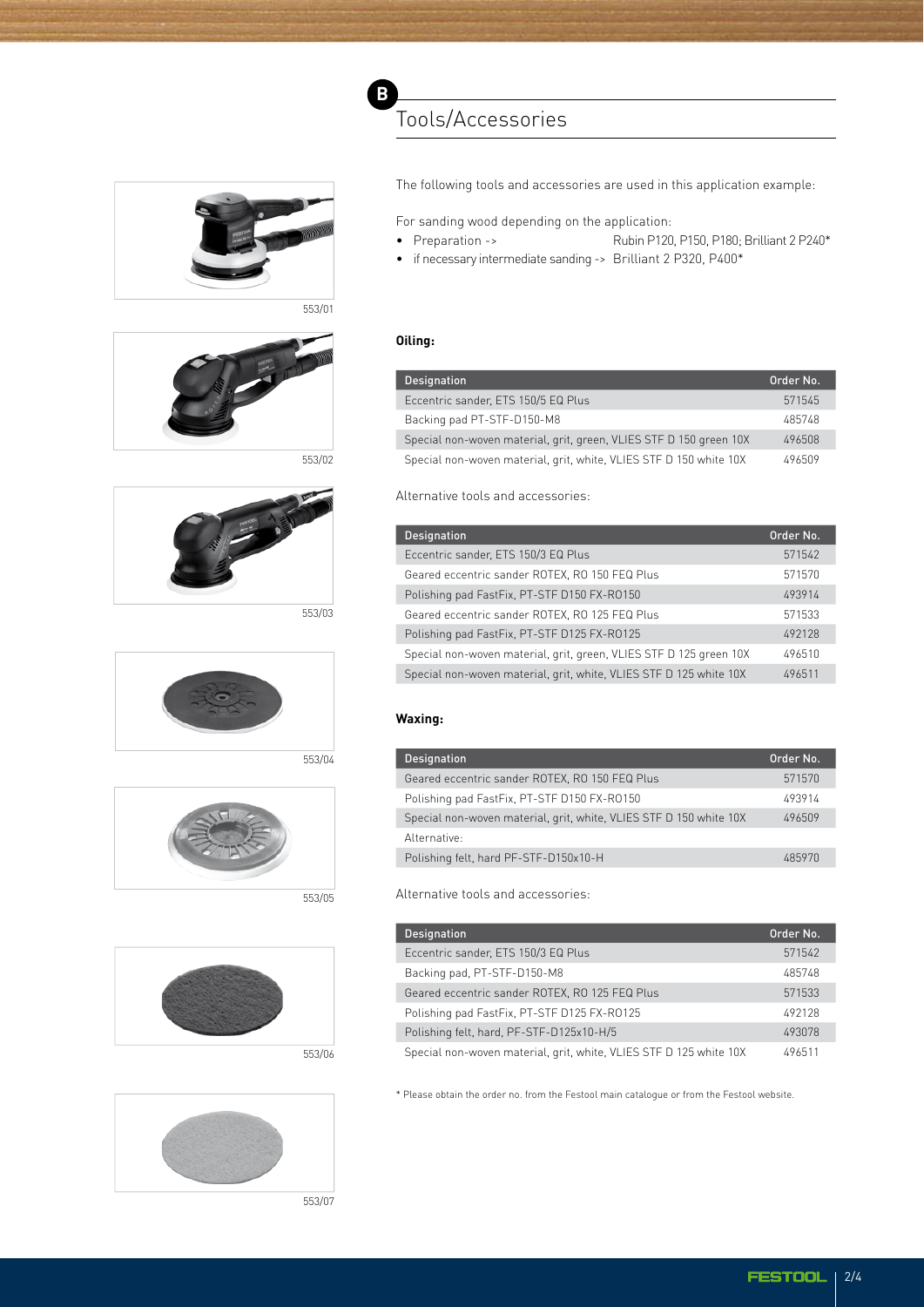

553/08



553/09



553/10

#### • Sand the wood according to the manufacturer's specifications. Use grit range between P150 (flooring) and P240 (furniture).

- The wooden surface to be coated should be completely dry and free of dirt, oil, grease and abrasive dust. It is recommended to perform a few test coats on wood containing tannic acid and dyes/stains.
- Depending on the processing information from the manufacturer, spray guns, brushes, rollers or cloths can be used when applying the oil or wax.

## **Oiling**

**C**

- After the wood has been sanded fit the backing pad PT-STF-D150-M8 on the ETS 150 and position the green sanding cloth for the first oil application - for further applications we recommend the white polishing fleece.
- Set the speed level to 3 4.

Preparation/Set-up

• Alternatively the ROTEX RO 150 FEQ or the ROTEX RO 125 FEQ can be used.

#### **Waxing**

- ROTEX RO 150 FEQ or RO 125 FEQ in coarse sanding for intensive and permanent processing of the material on the workpiece surface
- Mounting of backing pad PT-STF-D150 FX and attaching of the white special non-woven cloth or polishing felt
- Set the speed level to 3 4.